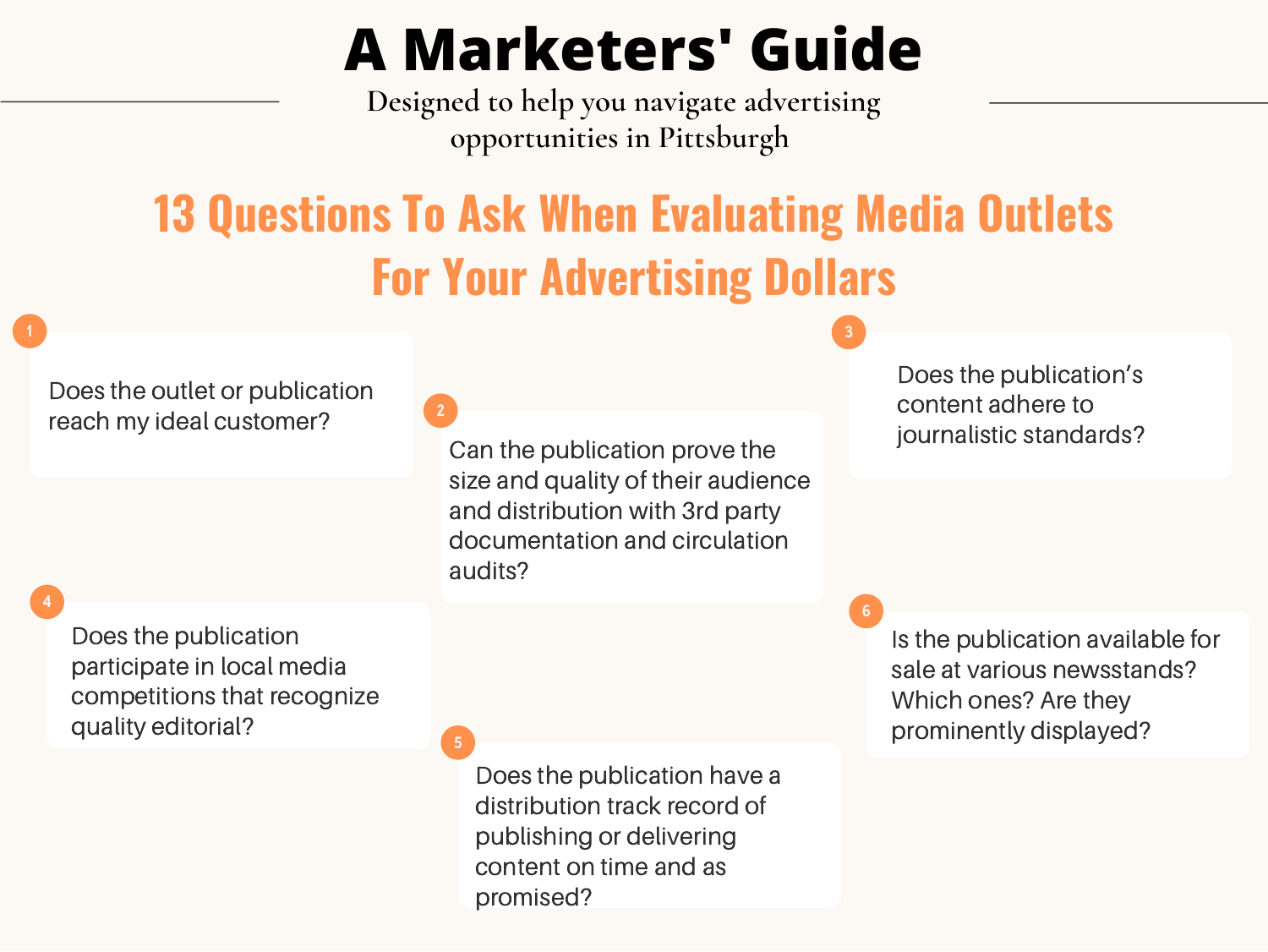## **13 Questions To Ask When Evaluating Media Outlets For Your Advertising Dollars**

What is the frequency of the publication? (Publications with greater frequency are more efficient and effective in promoting brands.)

**8**

Does the publication have a strong, established and recognizable brand?

Is the publication's brand supported with digital, social and event assets? Brand investment is a sign of strength, both for advertisers and media outlets. **9**

**7**

Does the publication share 3rd party metrics on the strength of their followers in digital, social and event channels?

#### **13**

Does the media outlet embrace technology and innovation and look for ways to introduce clients to new ideas?

**11**

How do the publications under consideration compare in size based on of 3rd party metrics?

Does the publication provide "other services," such as proposals with multiple options, marketing consulting, advertising design, co-creation services and campaign performance reports with analysis and recommendations? **12**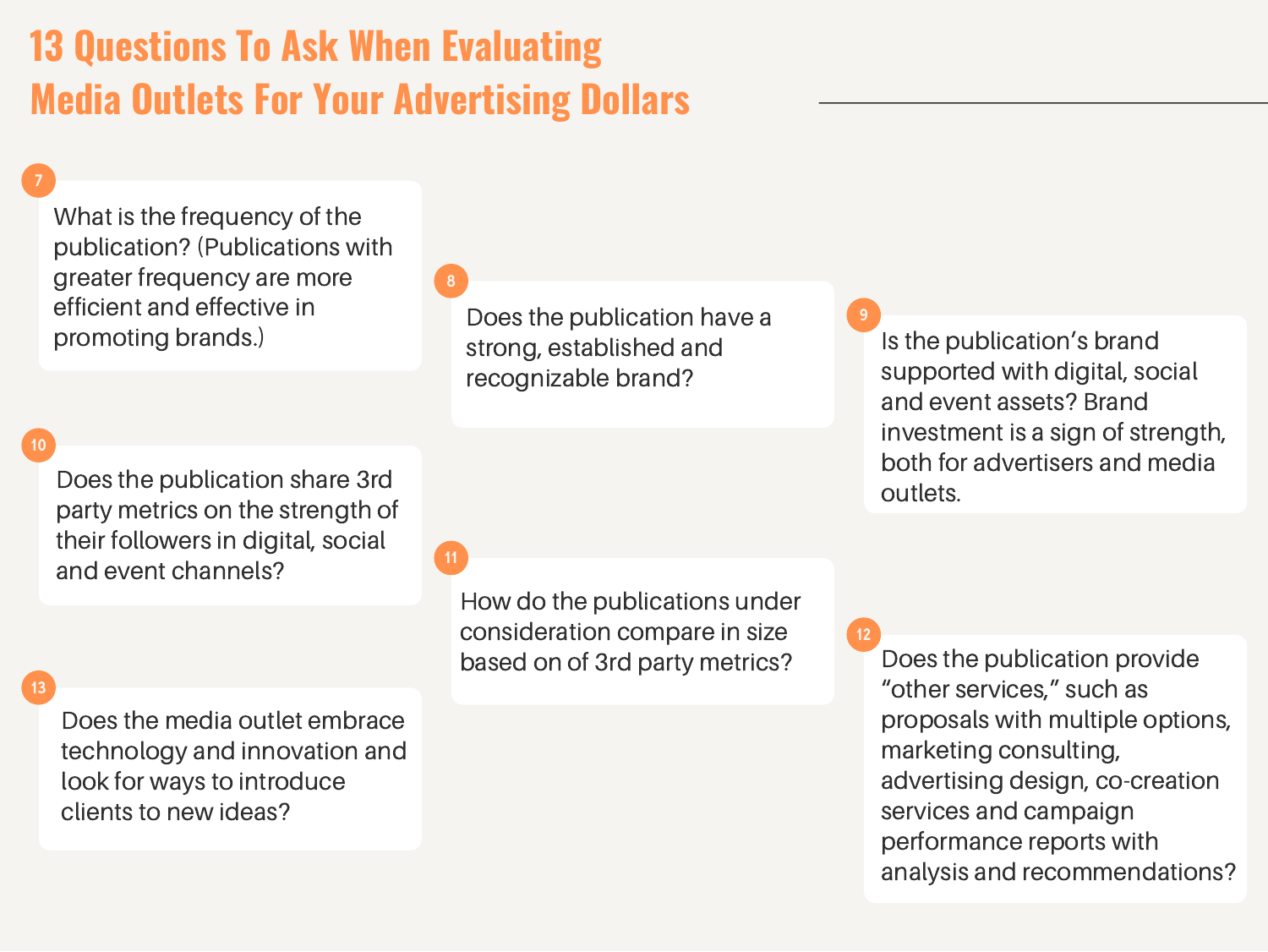# **A Marketers' Guide**

**Designed to help you navigate advertising opportunities in Pittsburgh**

### **Distribution Glossary**

#### **Newsstand sale**

For city and regional magazines, this type of sales & distribution typically represents a small but important source. Credible, widely circulated magazines should always have a presence at key retail outlets to generate brand visibility.

#### **Paid circulation**

investment will offer a return. People are more likely to read what they invest in. People pay for quality. Some publications buy mailing lists as a substitute for paid subscribers. Question to ask: Do you read your junk mail?

#### **Periodicals**

In order to be classified as a periodical, a magazine must maintain a certain level of quality, a certain advertisingeditorial ratio and be in good standing with the U.S. Post Office. When classified as a periodical, a magazine is mailed first class.

## **Digital distribution**

Does the publication provide its content with or without a paywall? How many unique visitors are claimed per month? All Digital metrics should be provided from a third party.

### **Free distribution**

This type of distribution can supplement other types of circulation or serve as the primary source of readers. Typically, bundles of magazines are dropped off at places of business. It is impossible to know if these magazines are immediately discarded or read, and if they are read, by how many people. Other publications buy mailing lists based on geography and income, sending thru a "junk mail" permit to households that may have no interest or familiarity with the material coming into their homes "unrequested".

#### **Audited circulation**

This is the gold standard for publications. Most advertising agencies will not place ads for their clients in publications that are not audited by a reputable third party. Why? Because audits back up the claims that a magazine may make about the number of copies that are printed and delivered – and to whom. Without an audit, it is difficult to be confident that the publishers' claims are honest and accurate — and hence that your



#### **Sponsored or membership distribution**

This type of distribution can supplement other types of circulation or serve as the primary source of readers. Publications may partner with professional groups or associations in which the magazine serves a premium of membership.